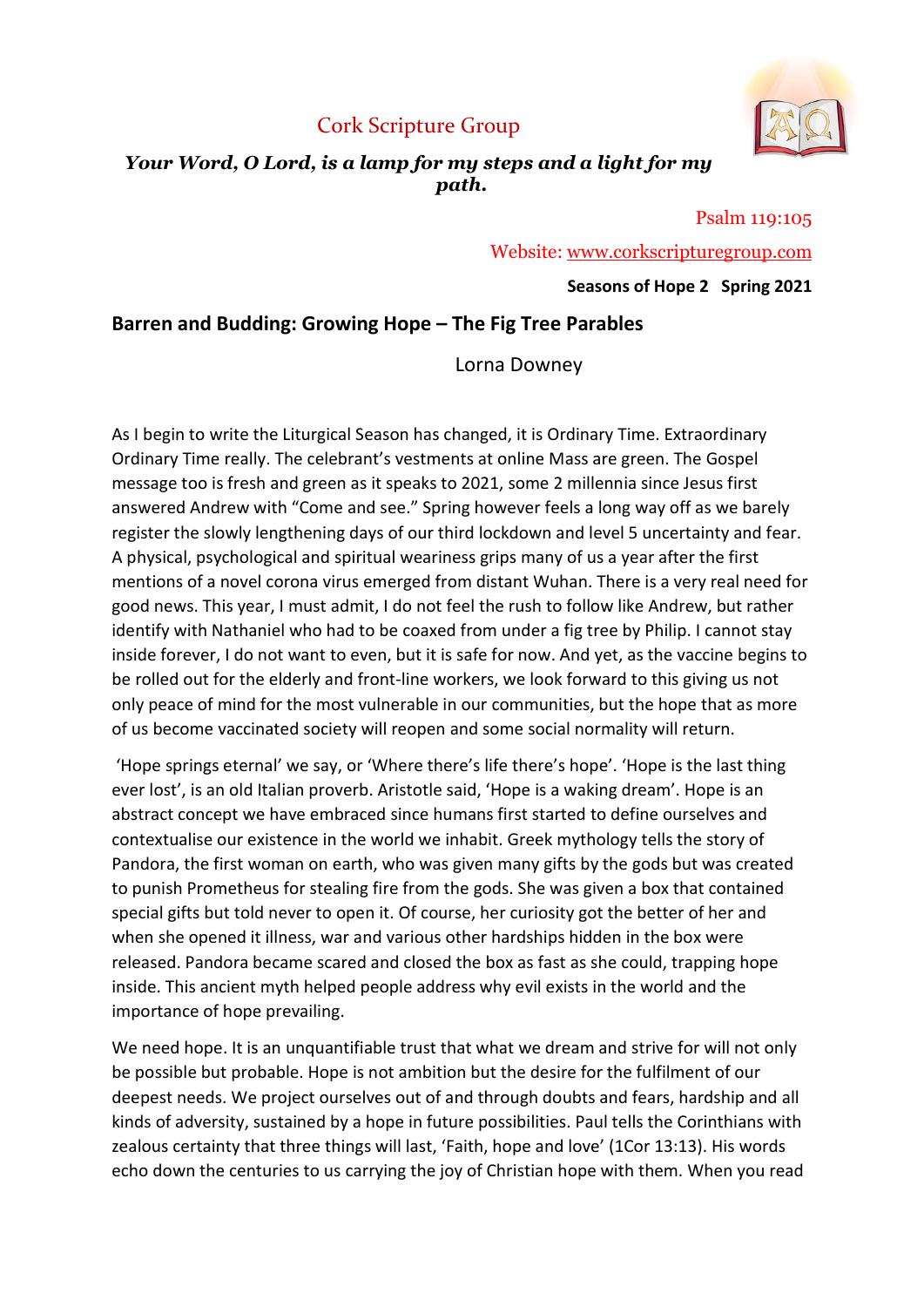this the green vestments will have changed to the purple of preparation, of repentance and new beginnings, at our online Masses. Let us look at hope together through the added dimension of our Christian faith.

 Read each of the following gospel extracts which refer to parables about fig trees. You may not be as familiar with them as perhaps other growth parables such as the 'Sower and the seed' or the 'Mustard seed'. Read each a few times and take note of anything that strikes you that you may not have noticed before. Sit with the questions after each for a little while. I have included the lead up to the parable for situation and context; Jesus did not just pull his teaching out of the air but very much in response to the situation of the day.



## The barren fig tree

# Luke 13 (ESV) Repent or Perish

13 There were some present at that very time who told him about the Galileans whose blood Pilate had mingled with their sacrifices.<sup>2</sup> And he answered them, "Do you think that these Galileans were worse sinners than all the other Galileans, because they suffered in this way? <sup>3</sup> No, I tell you; but unless you repent, you will all likewise perish. <sup>4</sup>Or those eighteen on whom the tower in Siloam fell and killed them: do you think that they were worse offenders than all the others who lived in Jerusalem?<sup>5</sup> No, I tell you; but unless you repent, you will all likewise perish."

## The Parable of the Barren Fig Tree

<sup>6</sup> And he told this parable: "A man had a fig tree planted in his vineyard, and he came seeking fruit on it and found none.  $<sup>7</sup>$  And he said to the vinedresser, 'Look, for three</sup> years now I have come seeking fruit on this fig tree, and I find none. Cut it down.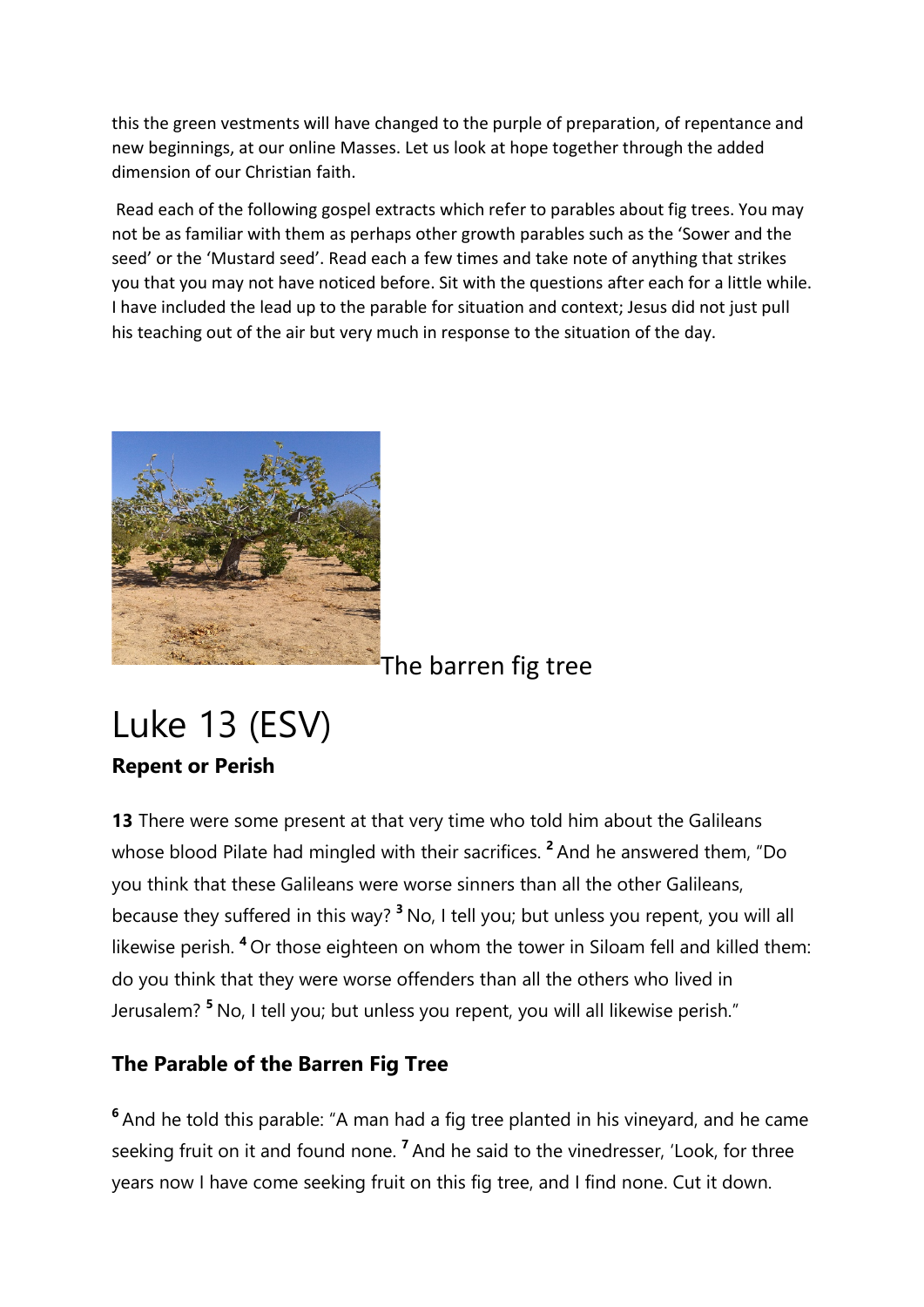Why should it use up the ground?' <sup>8</sup> And he answered him, 'Sir, let it alone this year also, until I dig around it and put on manure.  $9$  Then if it should bear fruit next year, well and good; but if not, you can cut it down.'

What is your first impression of Jesus in this gospel extract? Does it change with further reading?

Who do you identify with in this story? Why?

Is Jesus' response to the news of the murdered Galileans surprising ?

What challenges you in this story?

Do you learn anything about hope from this parable?



# the Budding Fig Tree

# Luke 21: 25-33 (ESV) [also Mk 13:28-31, Matt 24:32-35]

<sup>25</sup> "And there will be signs in sun and moon and stars, and on the earth distress of nations in perplexity because of the roaring of the sea and the waves, <sup>26</sup> people fainting with fear and with foreboding of what is coming on the world. For the powers of the heavens will be shaken. <sup>27</sup> And then they will see the Son of Man coming in a cloud with power and great glory.  $28$  Now when these things begin to